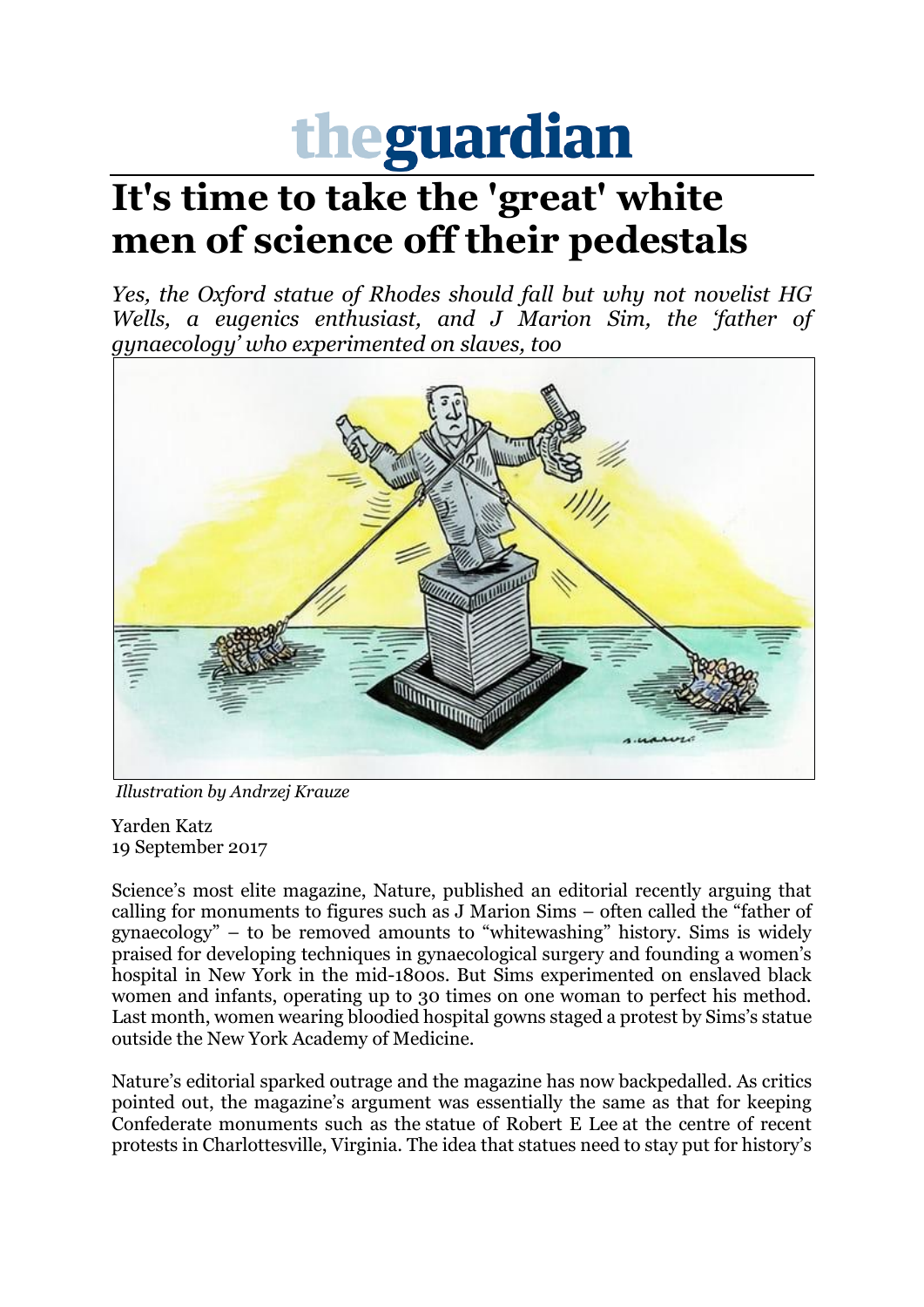sake was also invoked in the debate about Oxford University's statue of British imperialist Cecil Rhodes, which remains in place despite protests.

As this latest controversy shows, science also has its monuments to white supremacy. Like Confederate monuments, these statues should be removed. They are daggers to the open wounds of communities that have long known that white supremacy reaches far beyond the sphere of conventional politics into medicine and science. But removing these monuments won't be sufficient on its own. The row about Sims reminds us how hard the scientific establishment works to present an image of science as "apolitical". What is needed is an honest re-examination of science's history and politics – an examination of the kind that scientists have often tried to silence.

While Nature's editorial purported to object to "whitewashing" the past, the magazine has done plenty of whitewashing itself. A profile of novelist HG Wells last year described him as a "science-populariser" driven by a "desire to use writing to make the world better", often by projecting "utopian" visions. It left out Wells's enthusiasm for eugenics.



*HG Wells wrote of 'swarms of black, and brown, and dirty-white, and yellow people' who would have 'to die out and disappear'. Photograph: Popperfoto/Getty Images*

Wells gave a glimpse into his flavour of utopia when he wrote in 1901 that "those swarms of black, and brown, and dirty-white, and yellow people" that fail to be "efficient" would have "to die out and disappear". He also produced long screeds on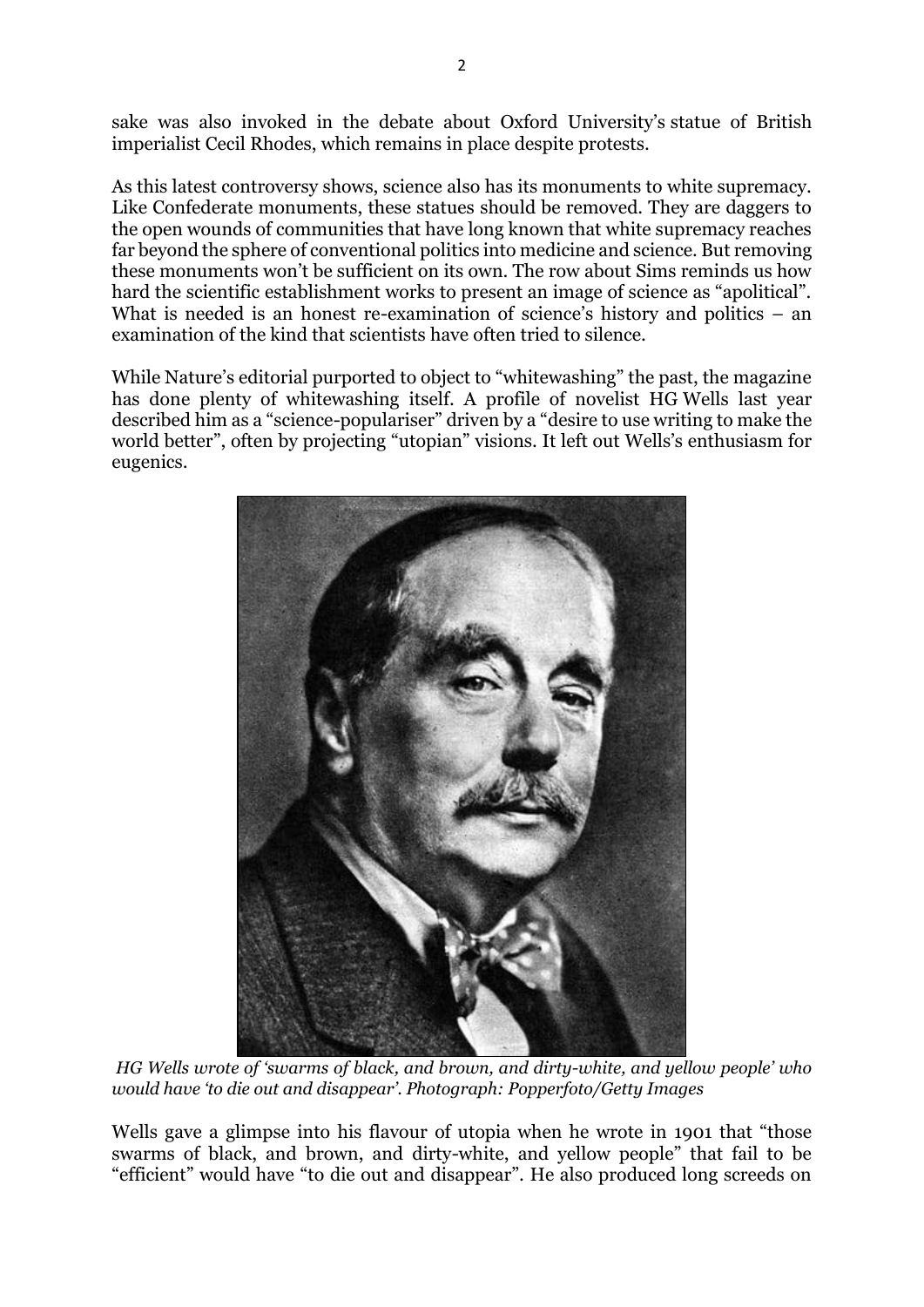Jews. According to Nature, though, Wells embodied the essence of "the scientific method", which "conferred on its user the authority to rethink and challenge stale ideas". When a £50,000 bronze statue of Wells was unveiled last year in Woking, Surrey, an official said the statue was meant to "inspire future generations of young people to continue in Wells's legacy".

There are also institutional monuments within science to be revisited. Britain's prestigious biomedical research institute, the Crick, is named after Francis Crick, famous for his Nobel-prizewinning work on the double helix structure of DNA with James Watson. Both were proponents of eugenics. In the early 1970s, Crick defended other prominent racist scientists who proposed a plan where individuals deemed unfit would be paid to undergo sterilisation. Crick wrote in one letter that "more than half of the difference between the average IQ of American whites and Negroes is due to genetic reasons", which "will not be eliminated by any foreseeable change in the environment". He urged that steps be taken to avoid the "serious" consequences. Crick also proposed that "irresponsible people" be sterilised "by bribery". In the brochure of the institute bearing his name, Crick is nonetheless presented as a scientific hero known for his "intelligence and openness to new ideas".

Unfortunately, mainstream histories of science often repeat these hero mythologies. Horace Judson's book The Eighth Day of Creation, perhaps the most celebrated history of molecular biology, verges on hagiography as it chronicles the lives of "great men" such as Watson and Crick – leaving eugenics unexamined, while playing down Rosalind Franklin's role in the discovery of the double helix.

The point is not that scientists should be held to higher standards of behaviour. Rather, it is that racist and sexist ideologies can and do make their way into scientific theories. It is essential to recognise this, since these theories can provide the intellectual gloss for discrimination. A controversial memo recently circulated by a Google engineer, for example, based its claim that women are less capable than men in certain jobs on evolutionary psychology – a claim that, as physicist Chanda Prescod-Weinstein subsequently wrote, gains legitimacy from the unfortunate fact that "it's 2017, and to some extent scientific literature still supports a patriarchal view that ranks a man's intellect above a woman's". There's no shortage of examples of scientists who have found ways to see sexist or racist ideas as "universals" of nature.

Nonetheless, there has been a persistent effort to manufacture a public image of science as being above the fray of politics – especially since the election of Donald Trump. In the build-up to April's March for Science, in Washington and across the US, for example, some scientists were chastised for tainting the project with politics (or worse, "identity politics") by talking about having been marginalised within the scientific community or bringing up the roles science plays in warfare.

While some alternative marches for science have since embraced science alongside social justice, the official March for Science group didn't. Issues deemed "political" took a back seat to what was presented as the greater threat: the possibility that Trump and the Republicans would slash the budget of the National Institutes of Health, the largest sponsor of biomedical research in the US. A university professor even argued in an article that social scientists (those scholars who might challenge the whitewashed histories of science) should stay home as they "risk doing more harm than good".